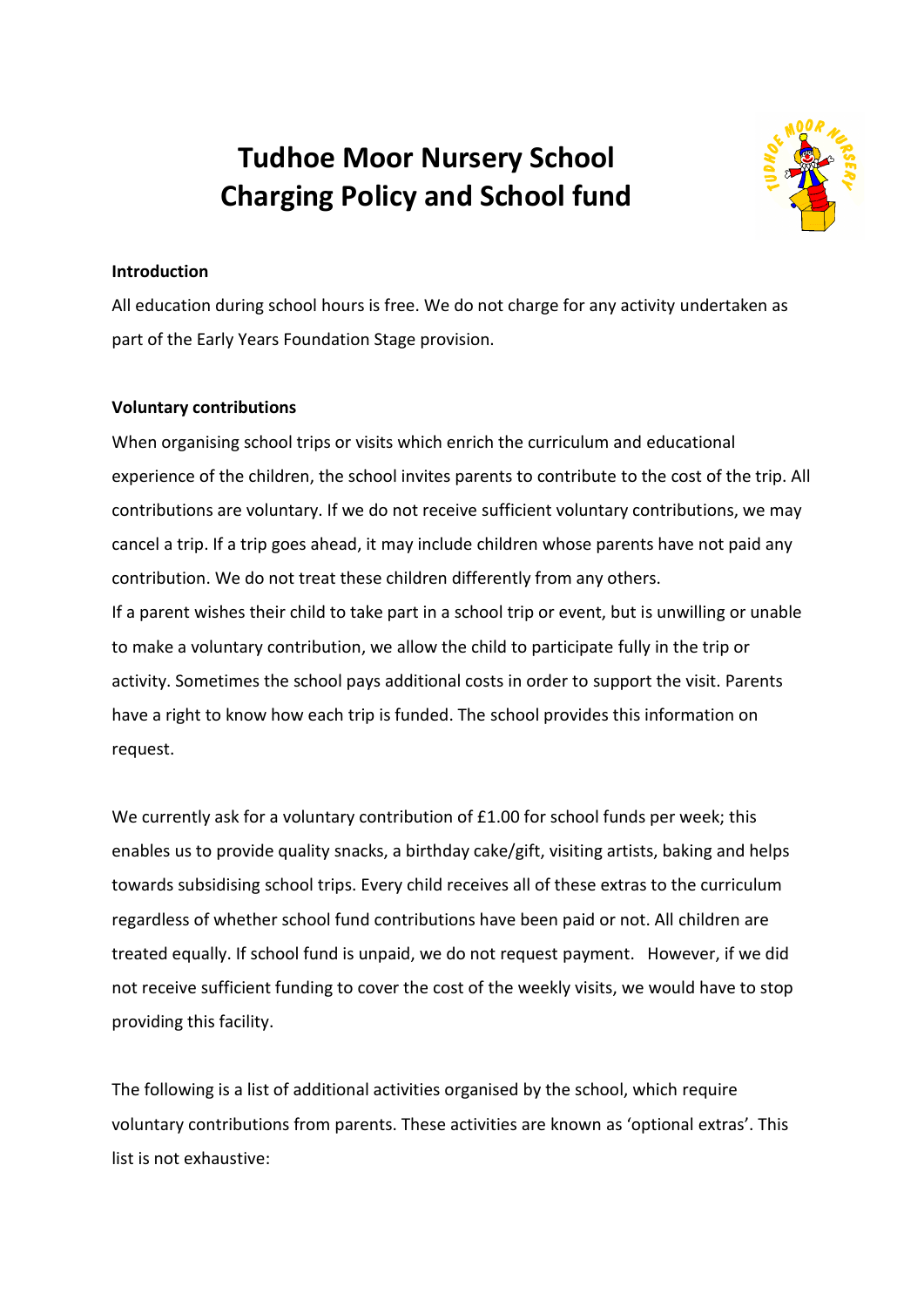- visits to museums;
- visits to the theatre;
- visits to the farm, seaside etc.

#### **Out of Hours Extended Services**

All of our out of hours care in excess of the 15 hours of flexible free entitlement and lunches are provided through our private day care company Jack in the Box. This allows us to provide a service for Parents and Carers to enable the children to stay for a full day or attend a session for longer hours than the entitlement. It is entirely at the discretion of each parent/carer as to whether the children attend these extra facilities or not.

### **Statement of policy for School Fund**

#### **Introduction**

The staff and Governors of Tudhoe Moor Nursery keep a school fund solely for the benefit of the pupils. This fund is provided by the parents on a total voluntary contribution system. All money collected is paid into a school fund bank account.

We also receive some donations from outside sources which are also paid into school fund. The nursery carries out a minimum of one large fund raising activity each year. This money is usually earmarked for a specific item but is placed in school fund until the item can be purchased.

#### **Entitlement**

Children at Tudhoe Moor Nursery are enabled to participate in an enhanced curriculum which is provided by extra funding from the School Fund.

#### **Aims**

The staff and Governors of Tudhoe Moor Nursery School aim to make good use of School fund by using the money to buy materials and equipment for the children. The remainder of the money each week is banked and detailed records are kept of all spending. School fund money will be used for the following:-